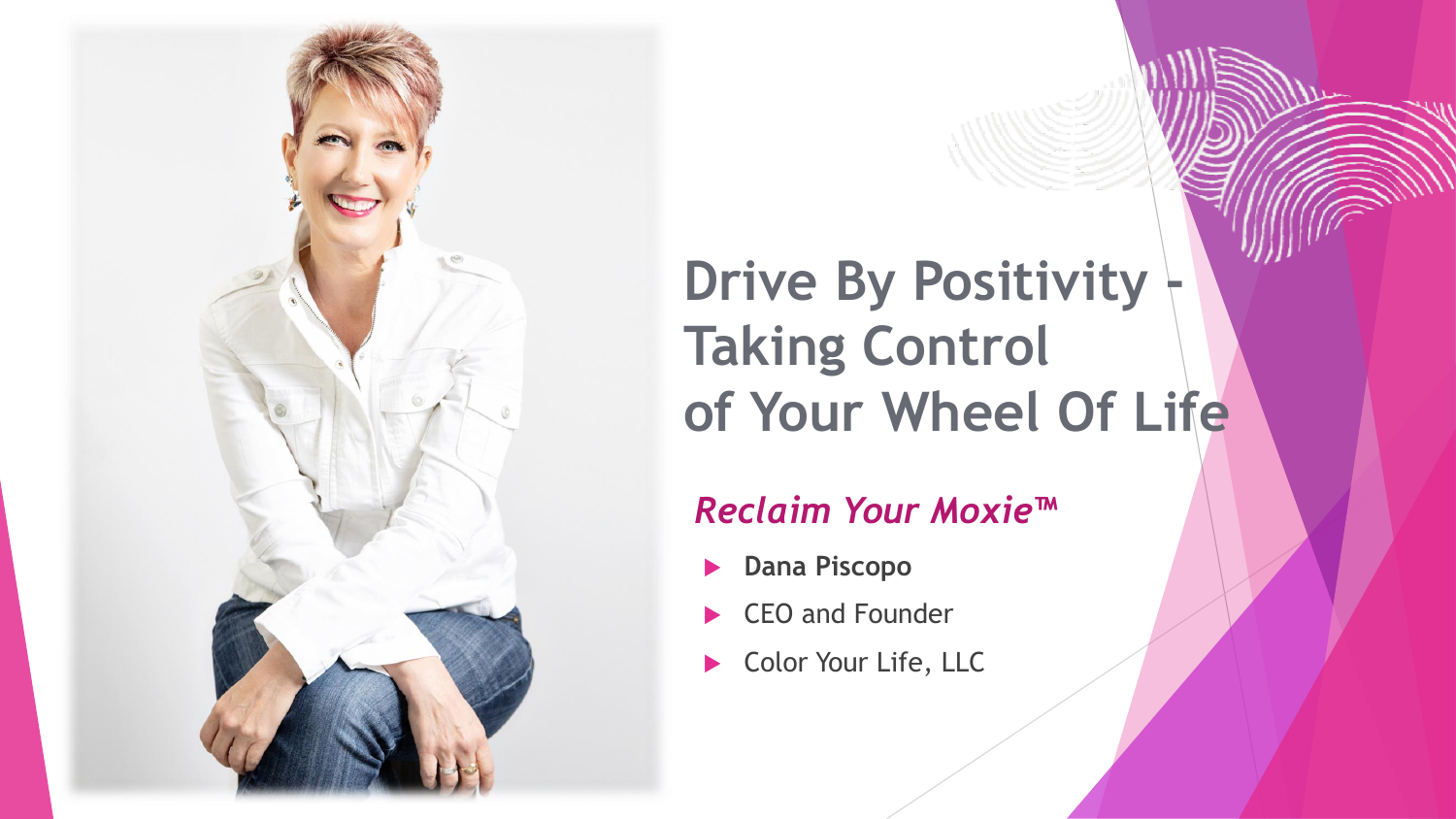#### Drive By Positivity

#### **Take Control of Your Wheel of Life**

- $\blacktriangleright$  The My Life Wheel is a short activity to show where in your life you are strong, and where you may need to spend a little more time and effort.
- **Practicing exercises like the Life Wheel on a regular basis helps to stay** on top of life balance, allowing you to reduce stress and overwhelm, or worry about fixing everything all at once.
- ▶ We will then discuss a few short positivity tools that you can utilize to start planning your goals for more life balance.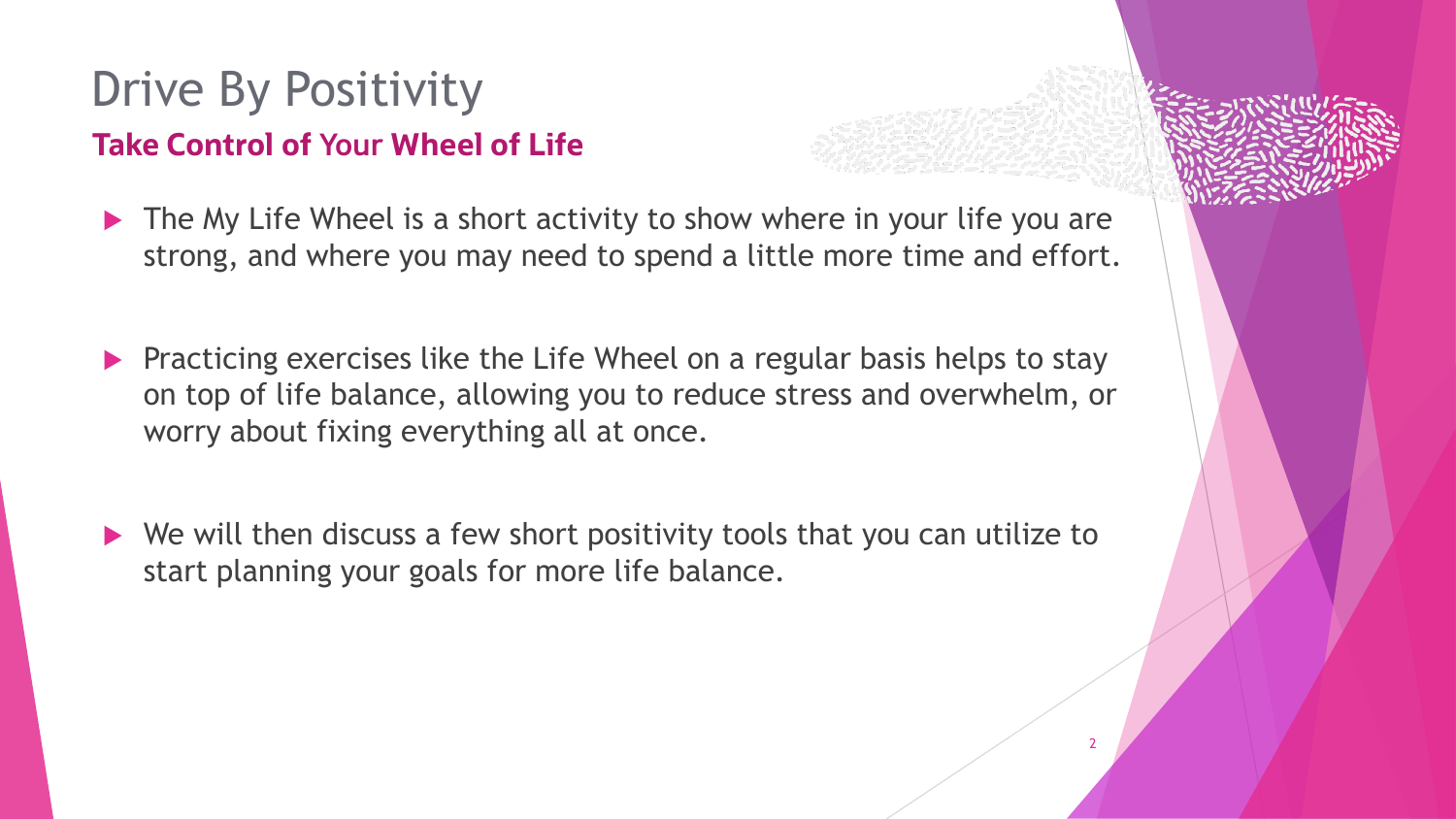# **What Is It? How Do I Use It?** Circle of Life

- **12 Slices of Life Pie**
- **Connect The Dots**
- **Balance Your Wheel**
- **Use Authentic Positive Influence**



3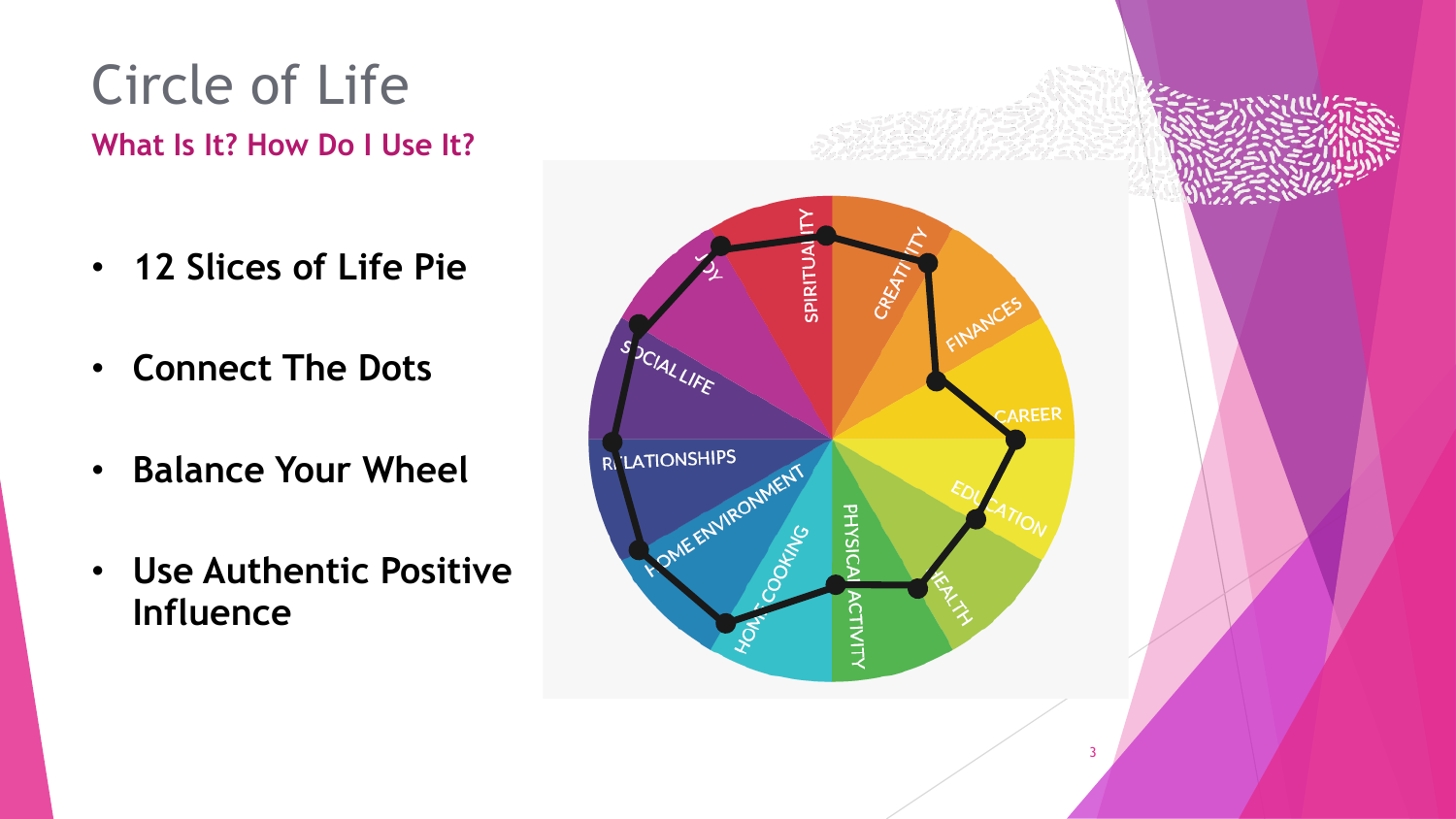#### **What Do I Do Now?** Circle of Life

- **Looks like my Finances could use a little help**
- **What can I do to make that more balanced and satisfactory in my life?**
- **Use Positive Influence**
- **Who Can Help Me**

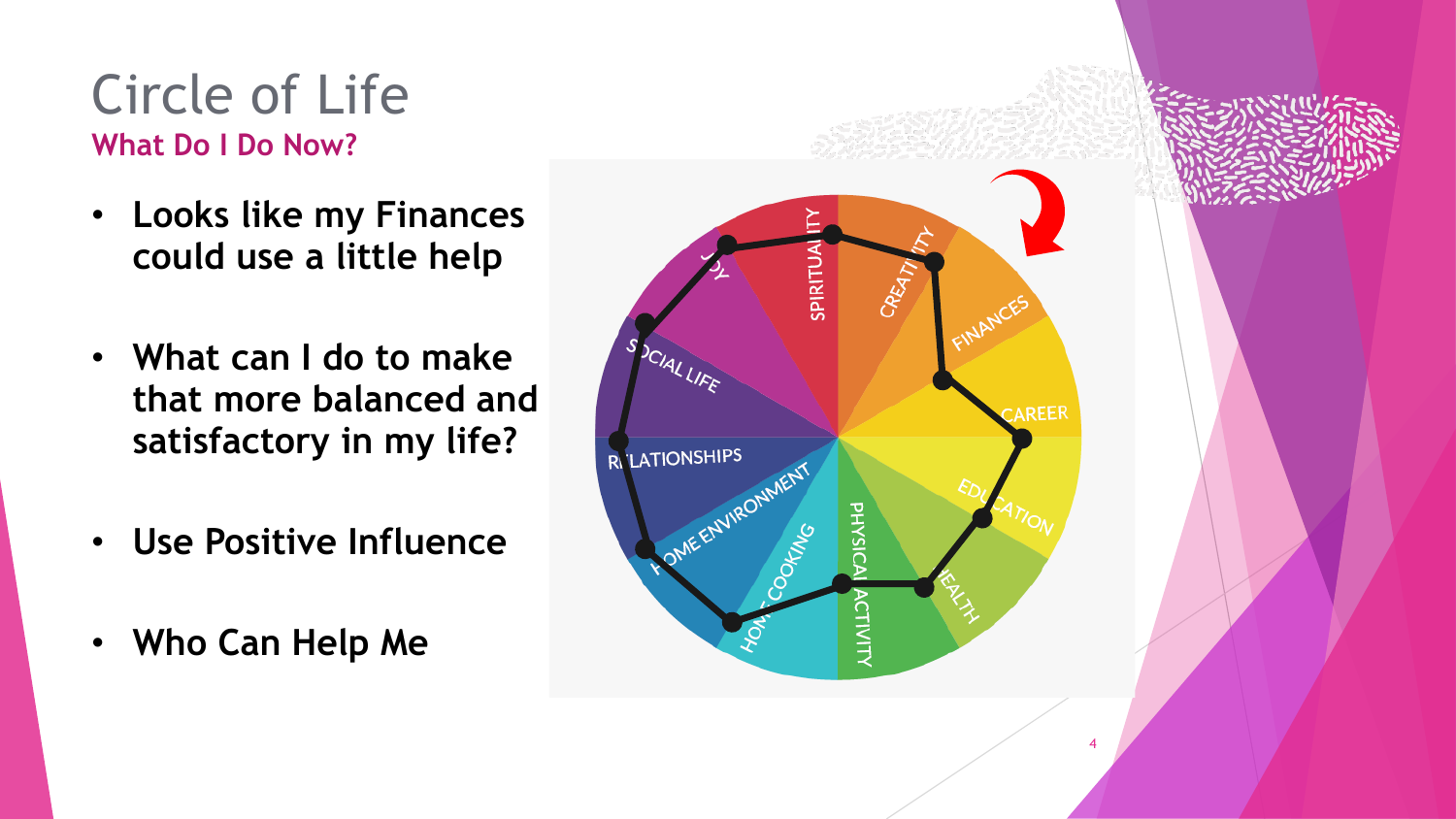- **What is it about this pie slice I want/need to change?**
- **Who can help support me with this change?**
- **What resources will I need?**

**What is my plan?**

#### *My finances!*

- I want to save more for my future and retirement.
- I need to stop spending on unneeded items.
- I need to sell unwanted items.
- Me! Stop spending needlessly. Put more into savings. Put more into my 401K.
- My family learn to do things without having to spend a lot of money to have fun. Look at the family budget to see where we may be able to save.
- My friends visit and cook for my friends instead of going out for expensive dinners
- Financial Advisor
- My job
- Better education on retirement
- Bank account
- Investment account
- A change mindset
- SMART Goals in place
	- $\blacktriangleright$  Specific
	- $\blacktriangleright$  Measurable
	- $\blacktriangleright$  Achievable
	- ▶ Relevant
	- $\blacktriangleright$  Timeline

5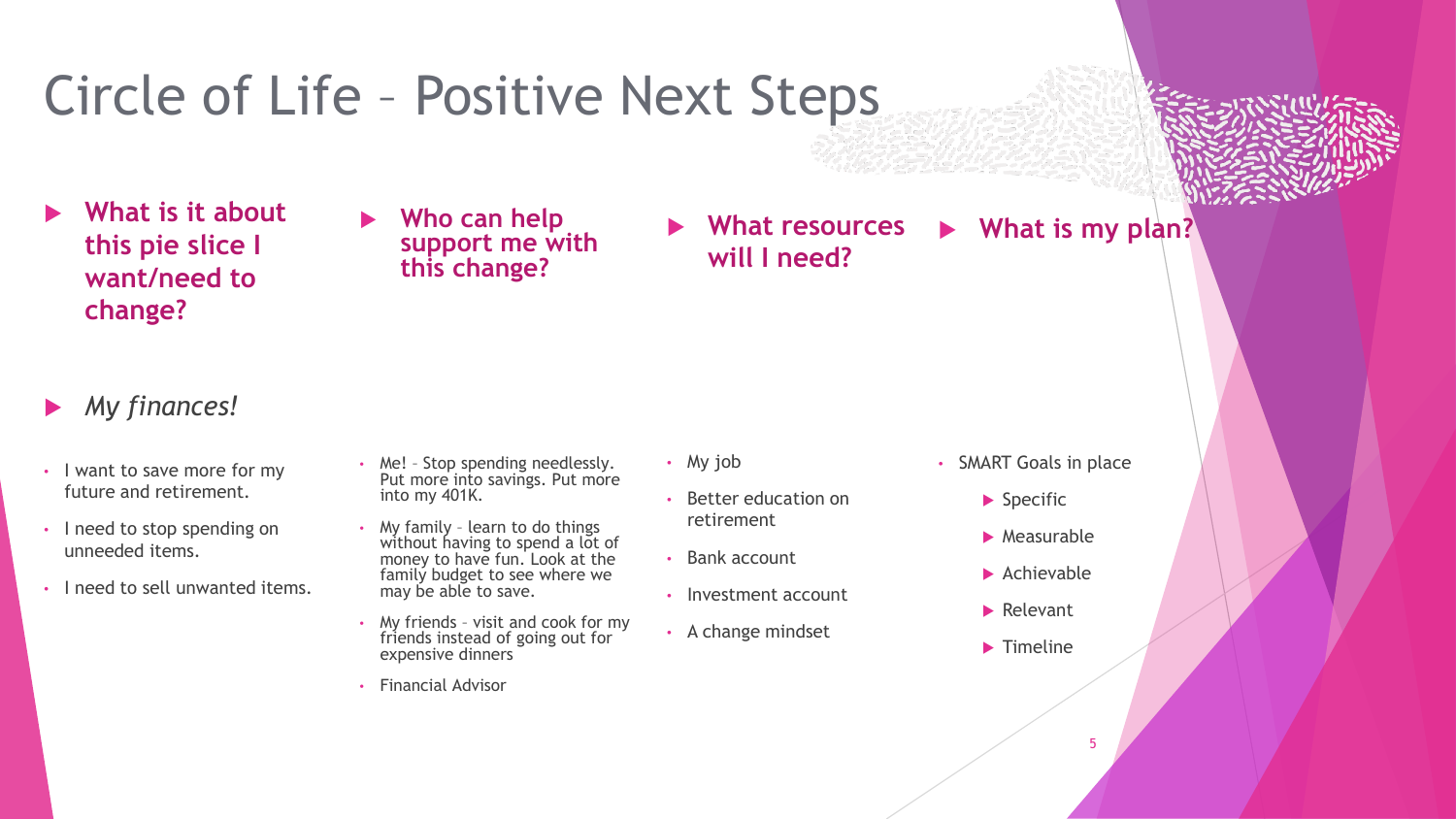- **What is it about this pie slice I want/need to change?**
- *My finances!*
- I want to save more for my future and retirement.
- I need to stop spending on unneeded items.
- I need to sell unwanted items.

 **What positive things can I do to change my mindset about my finances (or any of the pie slices)?**

- Look for opportunities instead of seeing roadblocks.
- Recognize that every situation is fixable.
- See the value of asking for help.
- Accept that small steps add up to progress.
- Turn your attention away from what's wrong and focus on opportunities for success.
- Determine your actions and results when managing the situation.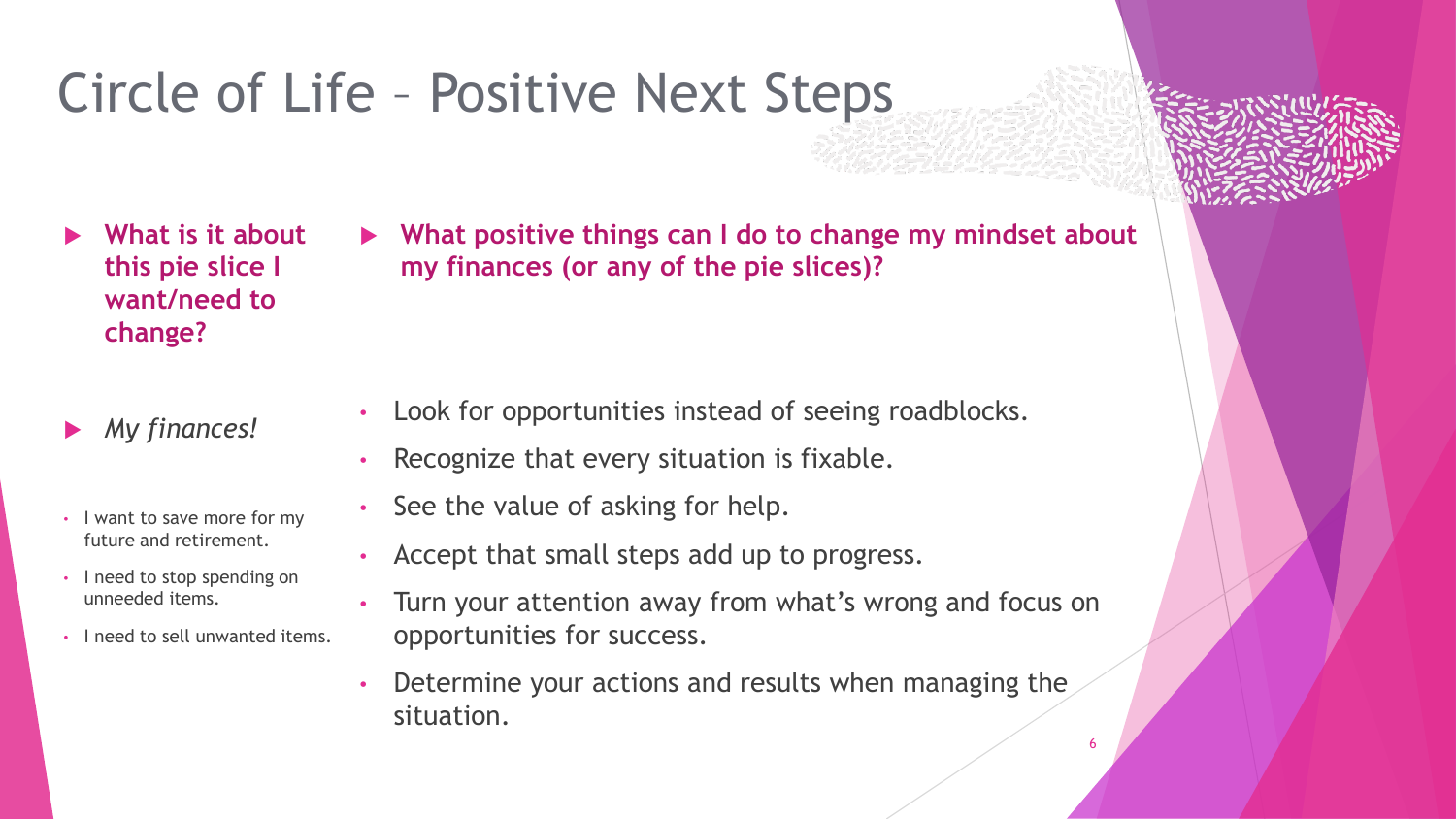**Who can help support me with this change?** 

- Me! Stop spending needlessly. Put more into savings. Put more into my 401K.
- My family learn to do things without having to spend a lot of money to have fun. Look at the family budget to see where we may be able to save.
- My friends visit and cook for my friends instead of going out for expensive dinners
- Financial Advisor

 **Who are the positive influences in my life that can support me on this journey?**

- Who do I know that can support me in a positive way (without shame or judgment)?
- What can I change in my life to have a more positive relationship with this situation?
- How does having a more positive mindset help me resolve this situation?

7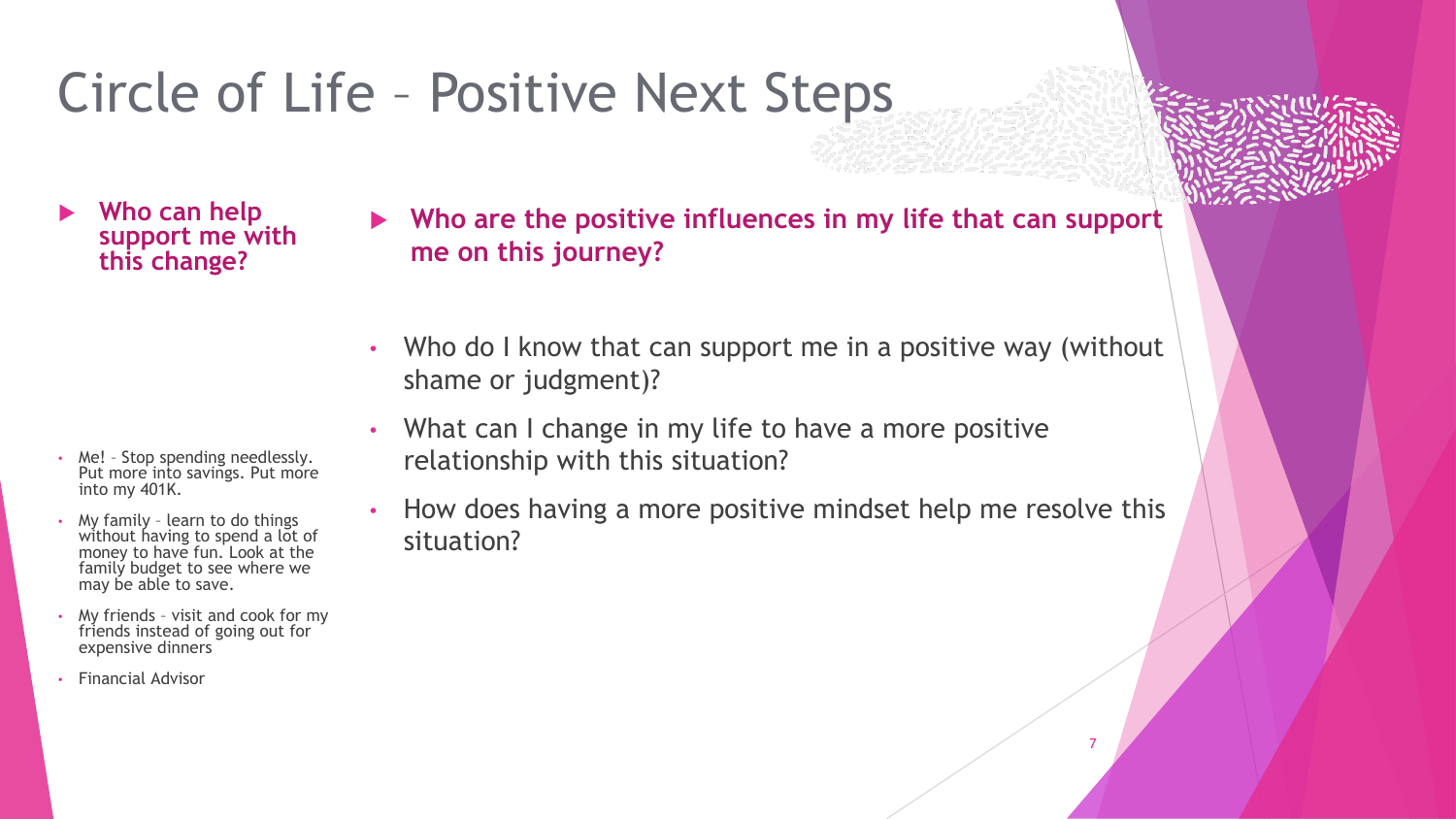**What resources will I need?**

 **What are the positive resources in my life that can support me on this journey?**

- Be confident and do what you know is right for you.
- Ensure you see the good in the challenge to get where you want to be. It makes the journey worth it.

- My job
- Better education on retirement
- Bank account
- Investment account
- A change mindset
- Educate yourself.
	- Surround yourself with authentic positive people and places. Toxic positivity is a very real thing and can do more harm than good.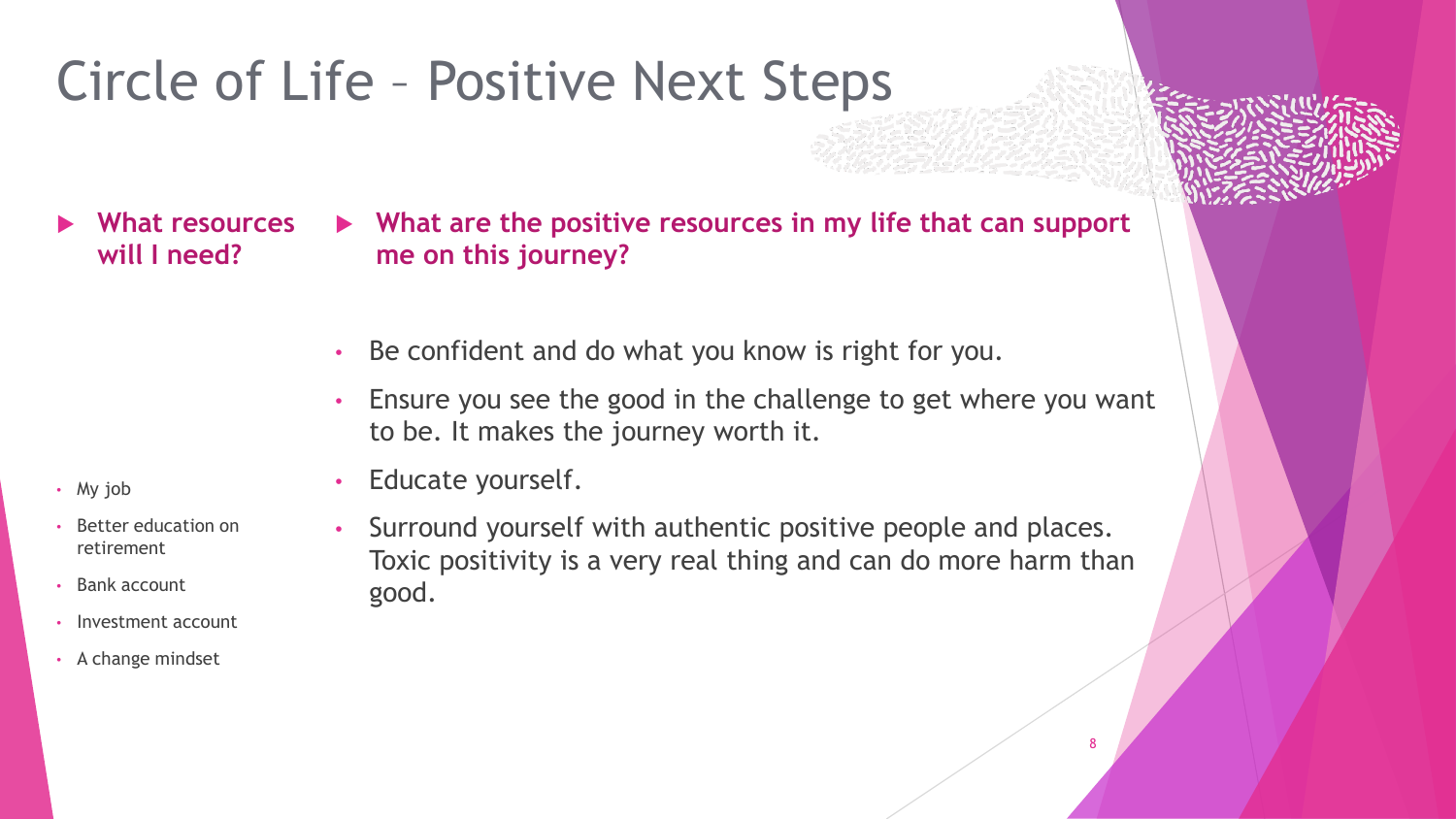What is my plan?  $\triangleright$  How can I create a positive plan that I know I can sustain?



Setting goals can be a great way to challenge yourself to make healthy lifestyle changes. Set yourself up for success by making your goals SMART!

| <b>SPECIFIC</b>       | <b>MEASURABLE</b>                               | <b>ATTAINABLE</b>                                  | <b>RELEVANT</b>                 |
|-----------------------|-------------------------------------------------|----------------------------------------------------|---------------------------------|
| What is your<br>goal? | How will you keep<br>track of your<br>progress? | How will you<br>achieve your goal?<br>Make a plan! | How will this goal<br>help you? |

**TIMELY** When will you achieve this goal?

9

• SMART Goals in place

- $\blacktriangleright$  Specific
- $\blacktriangleright$  Measurable
- $\blacktriangleright$  Achievable
- $\blacktriangleright$  Relevant
- $\blacktriangleright$  Timeline

**S** My goal is:  $\frac{e.g. \text{ To drink more water! I will aim for 6 cups per day}}{e.g. \text{ To drink more water! I will aim for 6 cups per day}}$ 

**M** I will track my progress by:

e.g. I will track my progress by logging how many glasses I drink each day in my phone or planner

#### I will achieve this goal by doing the following:

e.g. 1. Keep a clear bottle with me so I can tell how much I've had 2. Set an alarm to remind myself to drink every 2 hours

#### 

e.g. This goal will help me to be healthier, have more energy, and help my skin



e.g. I will achieve my goal by February 15th